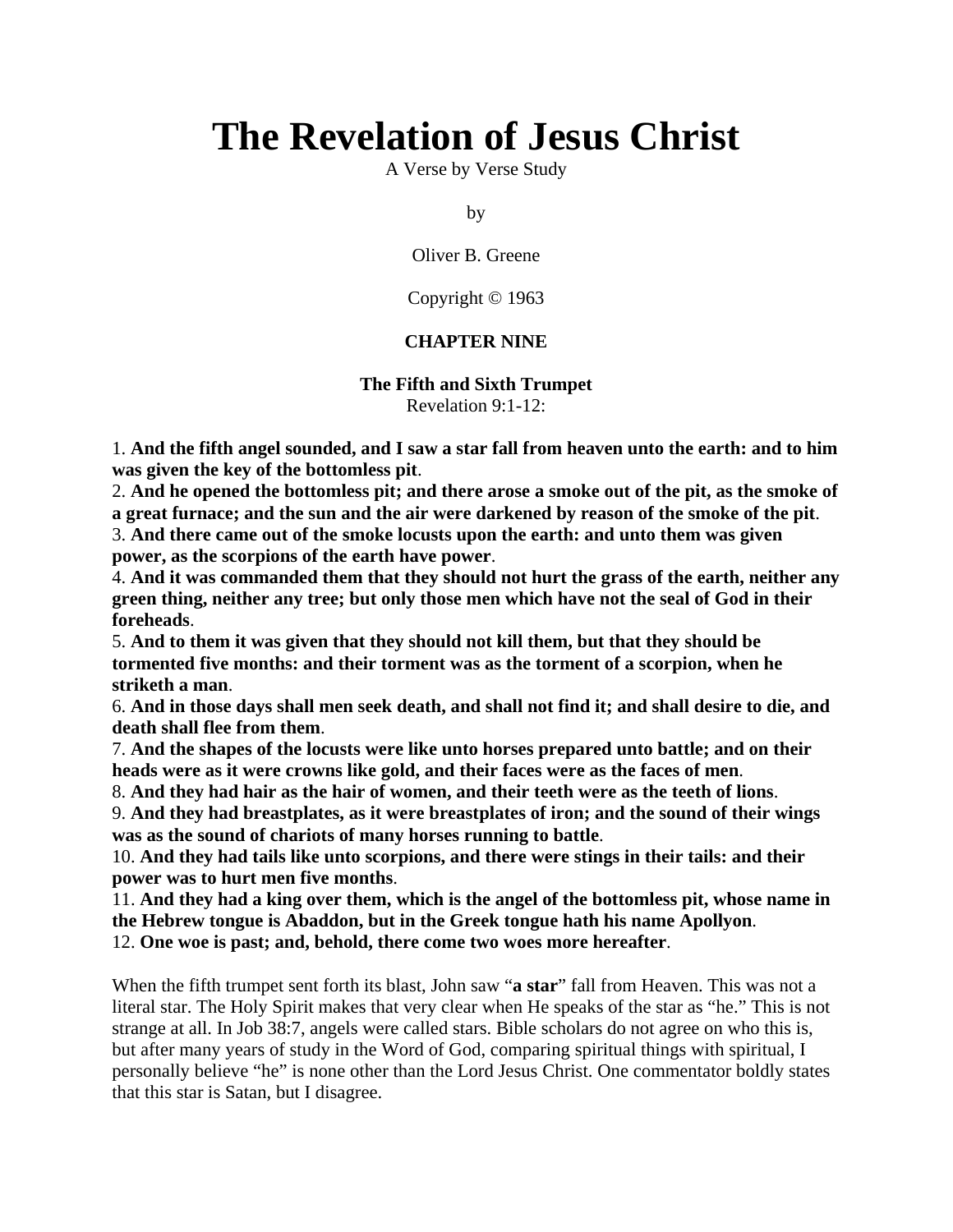The star John saw fall from Heaven had the key to the bottomless pit, and according to Revelation 1:18 "**I am He that liveth, and was dead; and, behold, I am alive for evermore, Amen; AND HAVE THE KEYS OF HELL AND OF DEATH**."

Therefore, I believe this angel to be none other than the Son of God in angelic form.

He is God's star-deputy, God's star chief of police. I believe this to be the same person who appears in Revelation 20:1-3, when He comes down having a key, and unlocks the bottomless pit. He has a chain in His hand, and He binds Satan and puts him into the pit. Thank God, the devil will be on the chain-gang for one thousand years!

These facts make it very clear to me that the star-angel is not Satan, but the Lord Jesus Christ. It stands to reason that Almighty God would not trust the key of hell to a fallen angel nor to Satan.

The "**bottomless pit**" is hell . . . not the lake of fire. I will explain about the lake of fire further when we reach Revelation 20. Hell is the prison of the wicked spirits who have died since Adam. Demons are there, the wicked spirits are there; but Satan is walking up and down in the earth sometimes as a roaring lion, other times as an angel of light (Job 1:6-12; I Peter 5:8; II Corinthians 11:13-15).

In Luke 16 we have the moving account of the rich man and Lazarus. This is NOT a parable; it is an actual account of a rich man and a beggar, both of whom died.

Father Abraham and Lazarus are named - and the Holy Spirit never uses proper names or names of departed saints of God in parables. This certain rich man died and opened his eyes in hell. He was tormented in the flames, he begged for water to cool his parching tongue.

The beggar Lazarus died, and was carried by angels into Abraham's bosom . . . the place of rest.

A baby rests upon the bosom of its mother. Abraham's bosom is the Paradise of God. Abraham is there, all the departed saints are there. Paul was caught up into Paradise (II Corinthians 12:1- 4). When the rich man begged Abraham to send Lazarus to dip his finger in water and cool his tongue, he was reminded that Lazarus could not come where he was, because between the fire and the Paradise of rest, there was a great gulf fixed.

In the Old Testament era, all departing saints went into the heart of the earth. Hell was divided into two compartments. Between the fires of hell and the Paradise where Abraham was, there was a great gulf. I believe that gulf has now been broken down, and what was Paradise in the Old Testament era is now a part of the burning inferno called hell. "**Therefore hell hath enlarged herself, and opened her mouth without measure** . . ." (Isaiah 5:14a).

I believe God simply removed the partition, and now the spirits of the damned occupy the entirety of the center of this earth. The earth is round, the center is a sphere, and therefore is bottomless. I believe hell is in the center of this earth.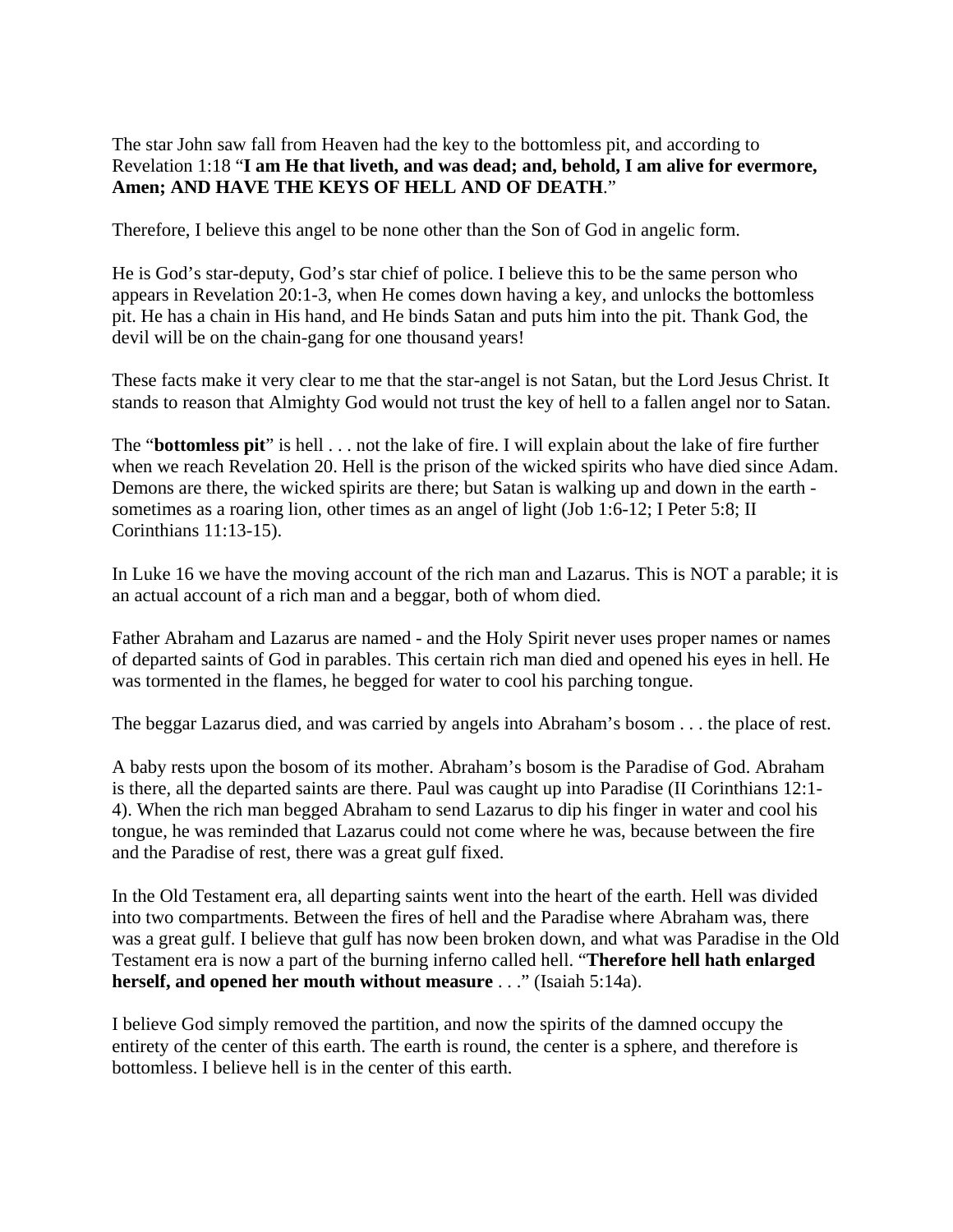At the Great white Throne judgment the spirits of the wicked will be brought out of hell in the center of the earth, and they will appear before the Great white Throne to receive their just reward according to their wickedness. Yes, there will be degrees of punishment in hell. God could not be a just God and permit some teenage boy or girl who was brought up in a bootlegger's home, to suffer the same intensity of punishment as Pharaoh or Hitler. God will give to Hitler and Pharaoh (and others) their just and due torment, according to their wicked works.

The heathen will be judged in righteousness. The teenager will be judged in righteousness. Whether you spend eternity in Heaven or in hell, my friend, you will receive from the hand of Almighty God exactly what is coming to you - no more, and no less.

Today hell is in the center of the earth. The center of this earth is proven to be a rolling, tumbling mass of molten rock and liquid fire. Many times earth's surface bursts open, explodes, fire pours out and liquid lava (melted rock) flows down the side of a mountain. We call these explosions "volcanic eruptions." There are boiling springs in the western part of our country.

In the Bible, hell is always referred to as being "down." Isaiah tells us, "**Hell from beneath is moved for thee to meet thee at thy coming . . . yet thou shalt be brought down to hell, to the sides of the pit**" (Isaiah 14:9 and 15).

In Numbers 16:30-33 we have the account of an entire company dropping into hell alive. The Scripture tells us that the earth opened her mouth, and those people went down into the pit . . . into hell . . . alive, and the earth closed her mouth upon them. All the people of Korah - their houses and everything they had - dropped into hell and the earth shut her mouth. Why should I not believe, preach and teach without apology that hell is in the center of this earth? There was no hell in the beginning.

In Genesis 1:1 we read, "**In the beginning God created the heaven** (singular) **and the earth** (singular)." The Scripture does not say heavens (plural) nor earths (plural). There is no mention of hell here. There was no devil in the beginning. God the Father, God the Son, and God the Holy Spirit were in the beginning. God created the angels, the cherubim, the seraphim, and the archangels.

There were probably three archangels, with Lucifer the chief of the three. Sometime . . . perhaps after millions of years . . . Lucifer decided to overthrow God and take His throne. He brainwashed some of the angels, led them to believe they could overthrow God, and they made such an attempt. But since the Creator is greater than the created, and since God created Lucifer and all the angels, God cast Lucifer and the fallen angels out of Heaven. Study Ezekiel 28:11-15 and Isaiah 14:12-14.

God literally threw Lucifer out of Heaven, and Jesus the Son said He witnessed it: "**And He** (Jesus) **said unto them, I BEHELD SATAN AS LIGHTNING FALL FROM HEAVEN**" (Luke 10:18). When Jesus made this announcement to His disciples, He spoke in the past tense, not future. This does not refer to the time when Satan will be eternally cast out. (We will study about this later in Revelation.) Luke 10:18 refers to the time when Satan was cast out of Heaven.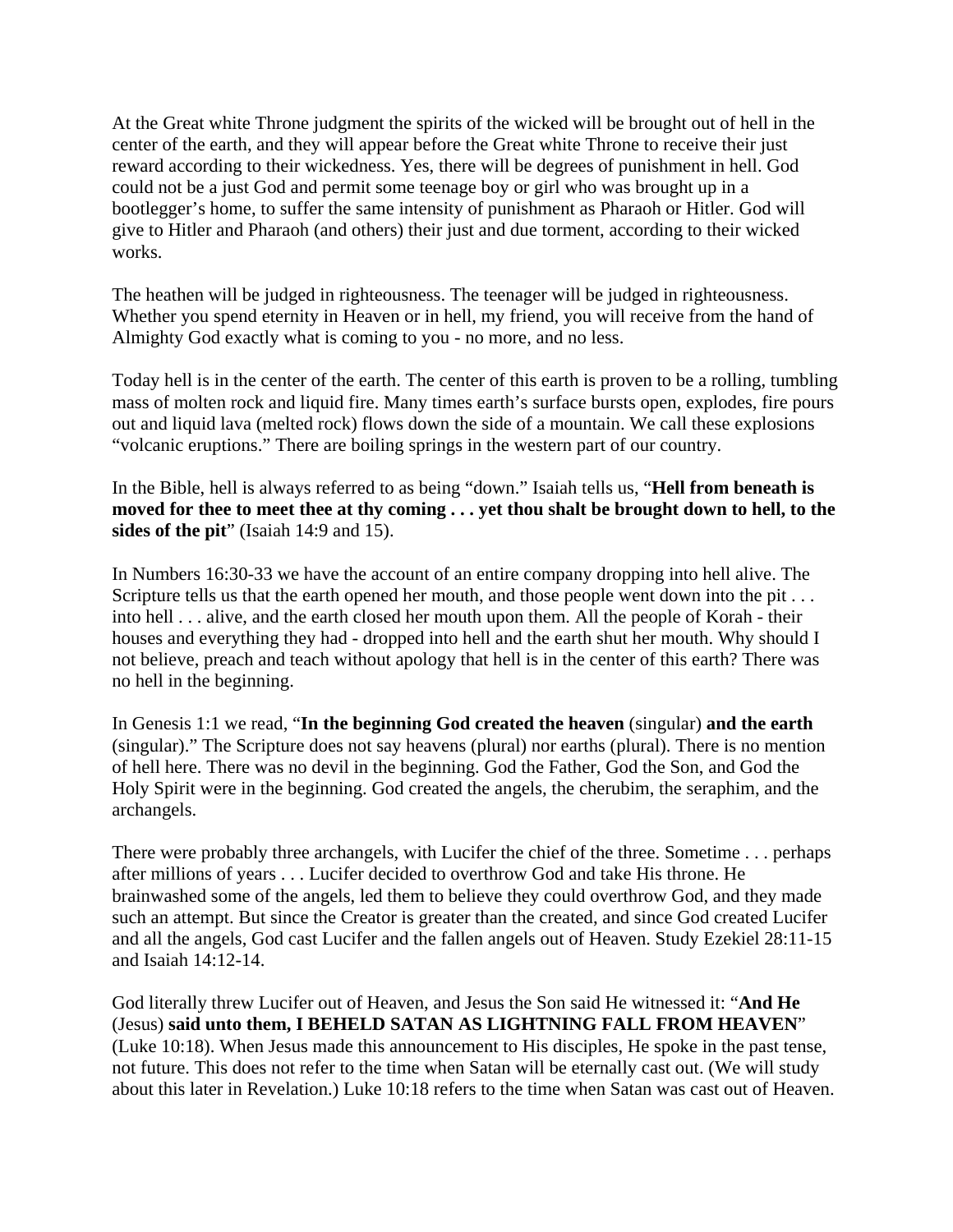The devil is a self-made creature. He was not a devil in his original state, but when he decided in his own heart that he could overthrow God, and led some of the angels to believe the same, he became the Deceiver . . . the devil. God was forced to cast him out of Heaven, and since Lucifer (the shining one) had become the devil (the deceiver) God was forced to prepare a prison for the disobedient ones. Therefore, hell was prepared "**for the devil and his angels**" (Matthew 25:41). Jude tells us that the angels which left their first estate are now reserved in chains awaiting the day of judgment. Read Jude in its entirety.

God did not create hell for man, God did not create man for hell; but all men who choose to follow Satan must spend eternity with him in hell. Hell today is in the center of this earth, and will remain there until the consummation of all things. Then all the wicked spirits since Adam, together with the evil angels and Satan himself, will be cast into the lake of fire and brimstone where they will remain throughout the ages of eternity, burning and begging in the lake of fire (Revelation 20:10-15).

If by chance there are some who still doubt that hell is in the center of the earth, let me give you one more Bible proof: When Jesus was here on earth, the scribes and Pharisees asked Him to give them a sign to prove that He was God's Son. Jesus said, "**An evil and adulterous generation seeketh after a sign; and there shall no sign be given to it, but the sign of the prophet Jonas: FOR AS JONAS WAS THREE DAYS AND THREE NIGHTS IN THE WHALE'S BELLY, SO SHALL THE SON OF MAN BE THREE DAYS AND THREE NIGHTS IN THE HEART OF THE EARTH**" (Matthew 12:38-40).

Prophesying concerning the Lord Jesus, the Psalmist said, "**For thou wilt not leave my soul in hell; neither wilt thou suffer thine Holy One to see corruption**" (Psalm 16:10). The words are repeated in Acts 2:25-27: "**For David speaketh concerning Him, I foresaw the Lord always before my face, for He is on my right hand, that I should not be moved: Therefore did my heart rejoice, and my tongue was glad; moreover also my flesh shall rest in hope: Because thou wilt not leave my soul in hell, neither wilt thou suffer thine Holy One to see corruption**."

And now, the capstone that proves the pyramid of truth that hell is in the center of the earth: "**Wherefore He saith, WHEN HE ASCENDED UP ON HIGH, He led captivity captive, and gave gifts unto men. (NOW THAT HE ASCENDED, WHAT IS IT BUT THAT HE ALSO DESCENDED FIRST INTO THE LOWER PARTS OF THE EARTH? He that descended is the same also that ascended up far above all heavens, that He might fill all things)**" (Ephesians 4:8-10).

There is no doubt in my mind, after comparing spiritual things with spiritual, that hell is beneath the ground on which we walk. When the angel unlocks the bottomless pit, smoke will issue from it - and this will not be symbolic smoke. It will be real, just like the smoke that comes from your chimney. The Bible refers to it as the smoke issuing from a great furnace. It will completely black out the sun, and there will be darkness over all the land. When Jesus hung on the cross, the sun refused to shine and all the earth was in darkness for three hours. In this Scripture, the sun is shining but the smoke of God's judgment blacks it out.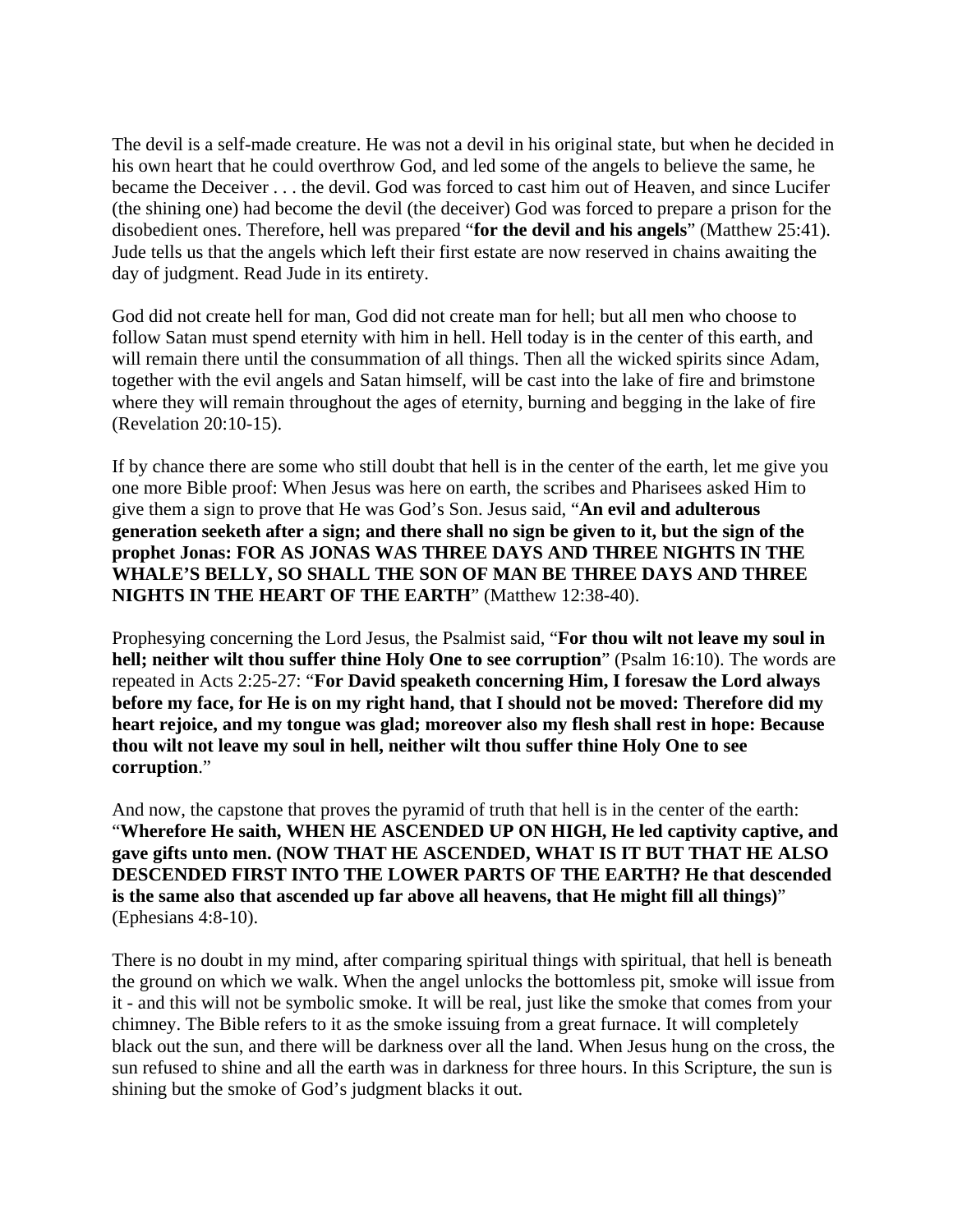Out of the smoke, millions of locusts will appear. . . billions of demon locusts will come out of the smoke that proceeds out of hell. They will have the power to sting men like the scorpions of the earth have power.

Do I believe this? Why should I not believe it? Why should I believe anything else? Why should I symbolize and spiritualize these locusts? The Bible plainly tells me that they have the power to sting like the scorpions of the earth. I know what a scorpion is; I have seen them.

I saw one person who was stung by a scorpion, and in a matter of moments that person turned black and blue, and went into convulsions of agony.

The torment of the locusts is as the torment of earth's scorpions when the scorpions strike a man. This terrible torment will last for five months. Think of it!

Five months of agony, five months of scorpions. Do I believe this is a literal five months? I answer with these questions: Do I believe John 3:16? Do I believe Acts 16:3-17 Do I believe the 23rd Psalm? Do I believe John 14:2 - "**In my Father's house are many mansions**"? I certainly do! Then why should I not believe this? Men will be stung and bitten by locusts for five months. They will swell and hurt, beg and scream; but they cannot die.

### "**And in those days shall men seek death, and shall not find it; and shall desire to die, and death shall flee from them**."

Are you capable of understanding that statement? Do you understand those words? Guns will not kill, razors will not sever arteries, poison will not poison, necks will not break, hearts will not stop! Men will go on their faces and beg God to kill them . . . to let them die. They will mutilate their bodies, but they cannot bleed to death. They will put guns to their temples and pull the triggers - but the bullet will penetrate the head with no harm . . . just more pain, no death!

I know it is humanly impossible to understand such fury, but since the Bible declares it, I have no alternative but to preach it.

Dear reader, will you be one of those who will fall on your face and beg God to kill you? Will you be one of those who drink poison but cannot die? Will you be one of those who will only add to your pain as you mutilate your body and seek for death? If you are not a child of God you may be one of those.

Thank God, you can escape it all! If you are not saved, you can be, right now - If will just bow your head and in your own words ask the Lord to come into your heart and save you. "**Believe on the Lord Jesus Christ, and thou shalt be saved . . . Whosoever shall call upon His name shall be saved . . . They that come to Me I will in no wise cast out . . . As many as received Him, to them gave He power to become the sons of God!**"

Receive Him NOW, and you will not be here when the horrible plague of the locusts comes.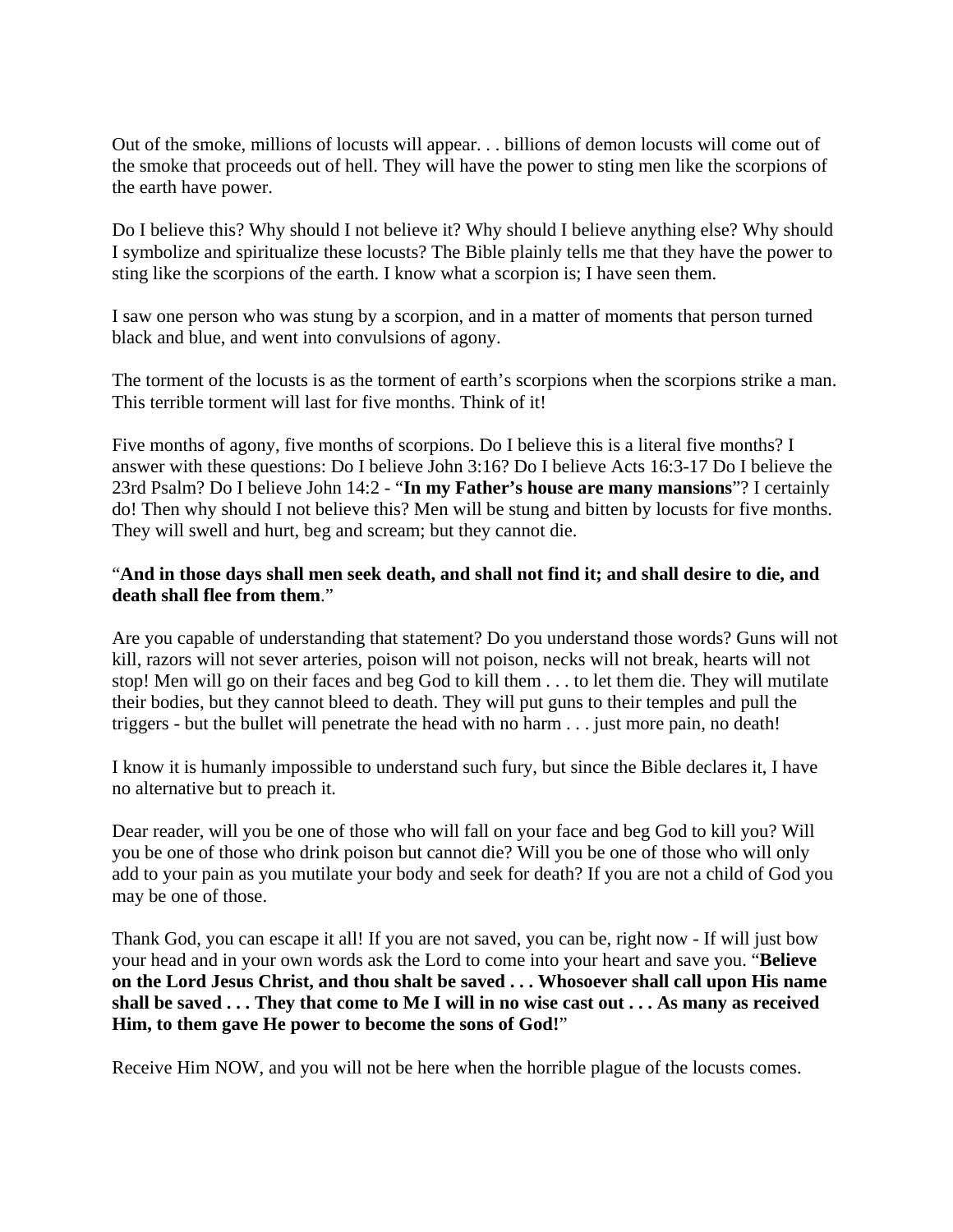This army of demon-locusts out of hell is described in verses 7-10. They had bodies like horses prepared for battle. (In Italy and some other foreign countries locusts are called "little horses" and some of them resemble a horse.) They had on their heads crowns like gold. These demon monstrosities had faces like men, with long, flowing hair like a woman. They had jagged, sharp teeth like a lion, and "**as it were**" breastplates of iron . . . durable and strong, comparable to our iron.

They could not be destroyed. Bullets would not penetrate these locusts. They had tails like scorpions of the earth, with stings in their tails, and they were to sting men for five months. Read Joel 2:4 very carefully, also Jeremiah 51:27 and Exodus 10:12-15. These hideous, savage, demon monstrosities will fill this earth for five months.

Think of it! This great army of locusts is organized . . . it has a king . . . a leader. The leader is the angel of the bottomless pit . . . the devil himself, in angelic form. The devil has a cheap counterfeit for everything God has that is good and great.

I said the angel in verse one of this chapter is none other than Jesus. Here, the angel is the devil . . . his name in the Hebrew is Abaddon, which means destruction. In the Greek it is Apollyon, which means destroyer. The devil is a deceiver, and has always wrought destruction. He is the destroyer of the souls of men.

The king over the locusts is the devil. He personally leads his army of tormentors. Jesus will personally lead the army of the saints when we, with Jesus, invade this earth, riding upon white horses, clothed in bright shining linen (Revelation 19:11-16).

Let me emphasize once more that these demon locusts are not to kill men. They are to torment them, tantalize them, sting them, for five months. JUST A MINUTE! DO I HAVE YOUR UNDIVIDED ATTENTION? DID YOU REALLY GET THAT PICTURE? ARE YOU SURE? ? ?

My precious lady and my dear brother: If you are left here on this earth when the Rapture takes place, one morning you will awaken, prepare your breakfast, and as you sit at the breakfast table you will look through the window into your back yard - and you will not be able to believe your own eyes. You will wonder if you are losing your mind, for in your back yard you will see what resembles a group of midget horses.

They will have unique bodies.

They will be wearing crowns that look like gold. They will have a very unusual tail - and as you gaze out the window one of them will raise its head and look straight into the room. Your blood will run cold in your veins as you sit awe-stricken, dumbfounded, amazed - and you will see the demon locusts of hell, face to face!

When this demon locust lifts his head, you will see that his face looks like a man - and yet his hair looks like that of a woman. When he opens his mouth you will see that his teeth are sharp and slender, like those of a lion.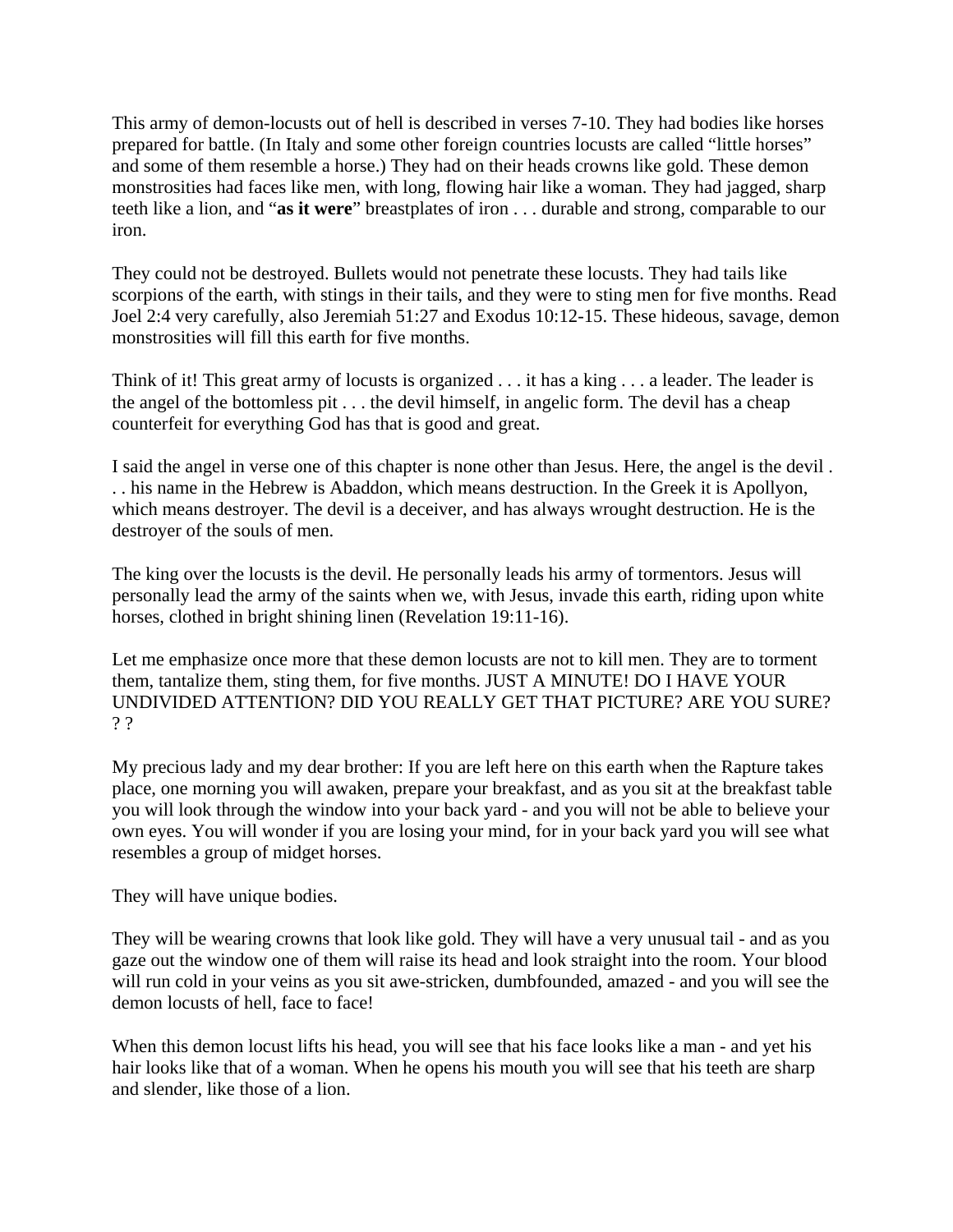You will notice that the breast of this demon locust is protected by something that resembles iron, and as this monstrosity gazes at you and you gaze back at it, it will begin to fly straight to your window. You will run screaming - or possibly you will faint and fall flat on your kitchen floor.

I know this is a horrible picture - but beloved, I dare not soft-pedal the Word of God nor cut corners to prevent being called a religious fanatic. I believe that what I have suggested here will happen literally, right here on this earth. Get that picture if you can, and if you are not saved, fall down on your knees right now, wherever you are, and tell God in your own words that you want Jesus Christ to come into your heart and save you. He will do it!

#### **THE SIXTH TRUMPET**

Revelation 9:13-21:

13. **And the sixth angel sounded, and I heard a voice from the four horns of the golden altar which is before God,**

14. **Saying to the sixth angel which had the trumpet, Loose the four angels which are bound in the great river Euphrates**.

15. **And the four angels were loosed, which were prepared for an hour, and a day, and a month, and a year, for to slay the third part of men**.

16. **And the number of the army of the horsemen were two hundred thousand thousand: and I heard the number of them**.

17. **And thus I saw the horses in the vision, and them that sat on them, having breastplates of fire, and of jacinth, and brimstone: and the heads of the horses were as the heads of lions; and out of their mouths issued fire and smoke and brimstone**.

18. **By these three was the third part of men killed, by the fire, and by the smoke, and by the brimstone, which issued out of their mouths**.

19. **For their power is in their mouth, and in their tails: for their tails were like unto serpents, and had heads, and with them they do hurt**.

20. **And the rest of the men which were not killed by these plagues yet repented not of the works of their hands, that they should not worship devils, and idols of gold, and silver, and brass, and stone, and of wood: which neither can see, nor hear, nor walk:**

21. **Neither repented they of their murders, nor of their sorceries, nor of their fornication, nor of their thefts**.

In verse 13, the sixth angel sounds his trumpet.

John says, "**I heard a voice from the four horns of the golden altar which is before God**." In the tabernacle of old, there were two altars . . . one stood without, in the court - and one stood within the Holy Place directly in front of the veil which covered the Holy of Holies. The golden altar is twice referred to in Revelation - chapter 8:3 and chapter 9:13.

The brazen altar is six times mentioned in Revelation; it stood in the court. The golden altar stood in the Holy Place. The brazen altar was the altar of sacrifice.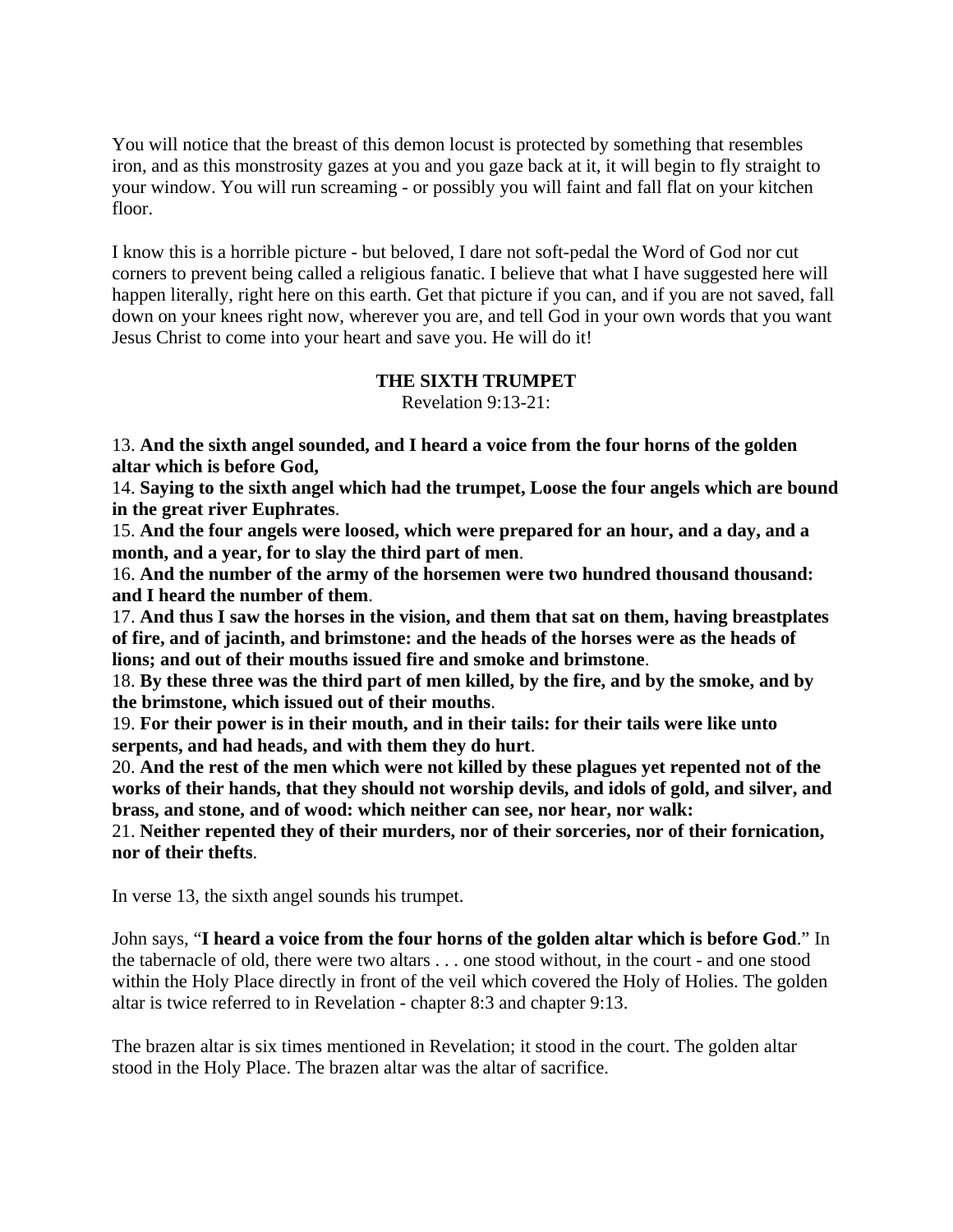Every morning and evening except on the annual Day of Atonement, incense (representing the merits of Jesus Christ, our Saviour) was burned on the golden altar in the Holy Place.

On the Day of Atonement, the Blood of sacrificial animals was put upon the four golden horns of the altar. The account of this ceremony is in Leviticus 16:18, 19 and chapter 4:7-18. The brazen altar, where the Blood was shed, points to the Cross and the shed Blood of Jesus Christ.

In verse 13 John said, "**I heard a voice from the four horns of the golden altar**." In chapter 8:3 we hear the prayers of the saints of the earth. They are going through terrible, horrible persecution. In chapter 9:13 God is about to judge the persecutors of the saints who will be on earth at that time. The terrible slaughter is about to wipe out one-third of earth's inhabitants. The sixth trumpet and the second woe are far more dreadful than the preceding trumpets. The voice John heard is either the voice of God or of one who has been commissioned by The Lord God. The voice is heard from the four horns of the golden al tar. Why was the voice not from the altar itself, instead of from the four horns? In Revelation 16:7 the voice comes from the altar itself.

Why, here, does the voice come from the four horns?

Why not from one horn? All numbers in the Bible have spiritual significance. Four expresses universality the world over. For instance, four metals are mentioned in Daniel 2. Four beasts are mentioned in Daniel 7. Four divisions of the human family are mentioned in Revelation 7:9. Four points of the compass (north, south, east and west) are mentioned in Revelation 7:1. The voice coming from the horns denotes power over all the universe (Psalm 118:27, Psalm 89:17- 24, Psalm 92:10, Psalm 132:17 and Revelation 5:6).

In verse 14 we learn the message given by the voice: "**Loose the four angels which are bound in the great river Euphrates**." These four angels are not the same as the four angels in Revelation 7:1-3. In chapter 7 the angels stand on the extremities of the earth. Here in chapter 9 they are bound in the great river Euphrates. The angels in chapter 7 hold back the forces of evil.

The four angels in chapter 9 let loose the human and satanic instruments of destruction and judgment.

The great river Euphrates is mentioned twice in Revelation - chapter 9:14 and chapter 16:12. The Euphrates is 1,780 miles long. The Nile river and the Euphrates form the borders of the Promised Land - the ground God deeded to Abraham for an everlasting possession (Genesis 15:18).

In verse 15, the four angels bound in the river Euphrates are loosed. They are prepared for an hour, a day, a month and a year. Greek scholars tell us that they are prepared for the hour, and day, and month, and year. That is, they are prepared for a specific moment, and they will perform their duty and follow the command of God at that hour, day, month and year. Read Acts 15:18.

The mission of these angels is to slay one-third of the inhabitants of the earth.

Think of it! One-third of all persons on earth will be butchered at that time.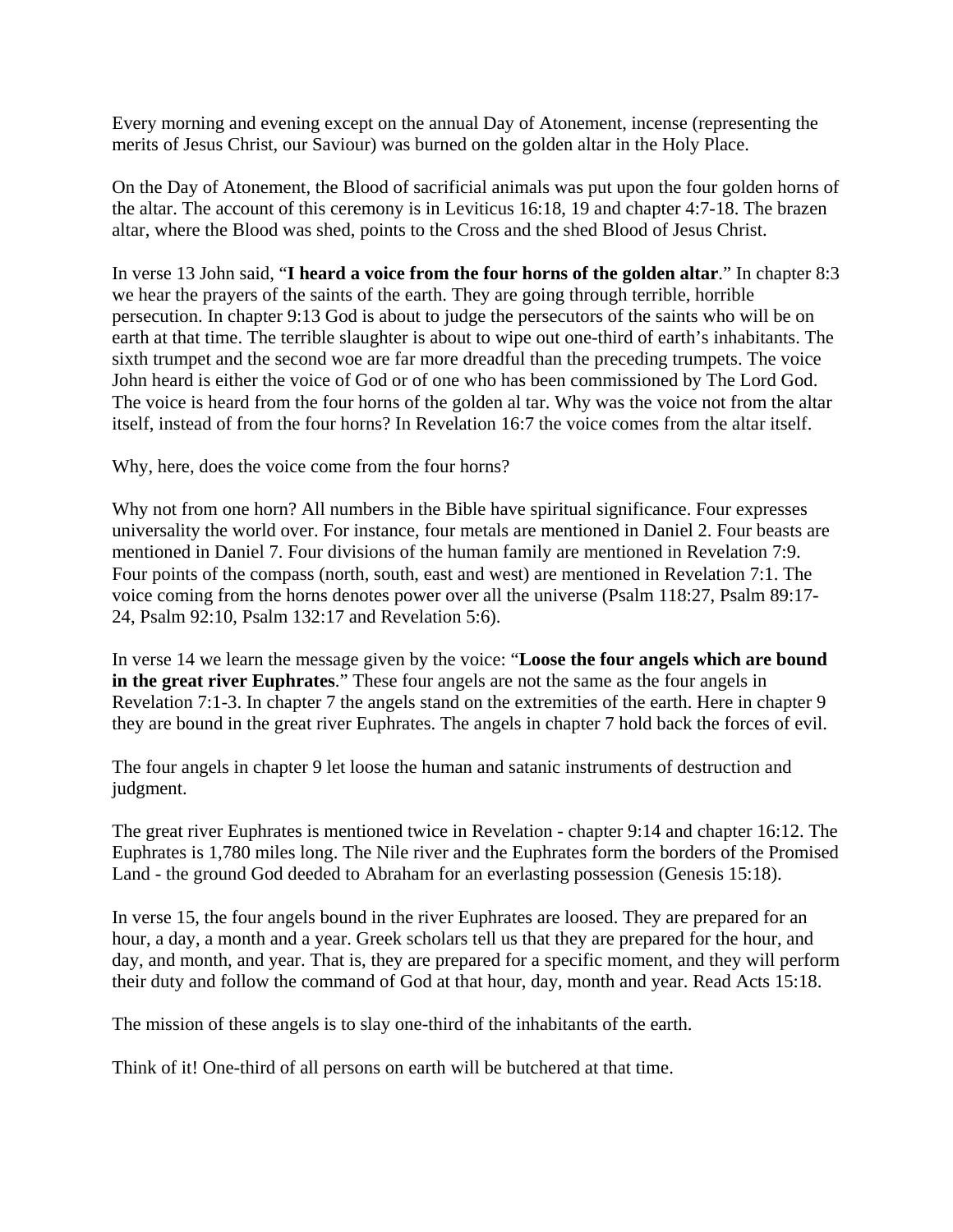In verse 16 we learn the number in the army that will be led by the four angels, loosed for this specific mission at this appointed moment. The army numbers two hundred thousand thousand . . . that is, 200,000,000.

It is said that the largest army ever to go into the field of battle was under Xerxes when he invaded Greece. He led one and a half million 1,500,000) troops against Greece. The four angels will lead two hundred million troops against the earth. It is hard for the human mind to grasp such a figure. It is hard to think in such terms. (Read Psalm 68:17 concerning God's chariots.)

During World War II, at the height of the conflict, America had approximately 12,000,000 men under arms. Compare that with an army of 200,000,000.

In verse 17 John said, "**I saw the horses in the vision**." He further states, "**I saw them that sat on them**." He saw the horses and their riders, and he describes both. What a description! The riders of the horses had breastplates of fire, and of jacinth, and brimstone. The riders undoubtedly will be super-human, and probably demented . . . a great army of demons out of hell. The heads of the horses were as the heads of lions (the lion is king of the beasts). The riders are mounted upon horses that cannot be stopped, cannot be conquered. Out of the mouths of the horses issue fire, smoke and brimstone!

Verse 18 further describes them by saying, "**by these three** (fire, smoke, and brimstone)" onethird of all men shall be killed. The army of locusts did not kill men - they only tormented them. But this army leaves one-third of earth's population dead.

In verse 19 we learn that the power of these hideous monstrosities is in their mouth and in their tails: "**Their tails were like unto serpents, and had heads, and with them they do hurt**." Some Bible teachers have interpreted these horses to be modern airplanes and bombers, with their powerful guns spurting fire; but I cannot see the modern bomber here. I believe these are literal horses, demented - and that the riders are demon monstrosities.

I believe these horses are creatures from the regions unknown. Just as the locusts came from the smoke out of the bottomless pit, these horsemen will come out of hell. I refuse to spiritualize or symbolize any part of Revelation that is not clearly stated to BE a symbol, or spiritual.

Verse 20 tells us that even though one-third of earth's population is dead, having been slain by the 200,000,000 horsemen, the other two-thirds refuse to repent. It seems that certainly after this terrible slaughtering there would have been a season of repentance and turning to God; but if you will carefully read II Thessalonians 2:8-12 you will learn that people who have had the opportunity to be saved before the Rapture will be sent strong delusion, they will believe "**THE**  LIE," and they all will be damned.

We read in verse 20, "**The rest of the men which were not killed by these plagues yet repented not of the works of their hands, that they should not worship devils, and idols of gold, and silver, and brass, and stone, and of wood: which neither can see, nor hear, nor walk: neither repented they of their murders, nor of their sorceries, nor of their fornication, nor of their thefts**."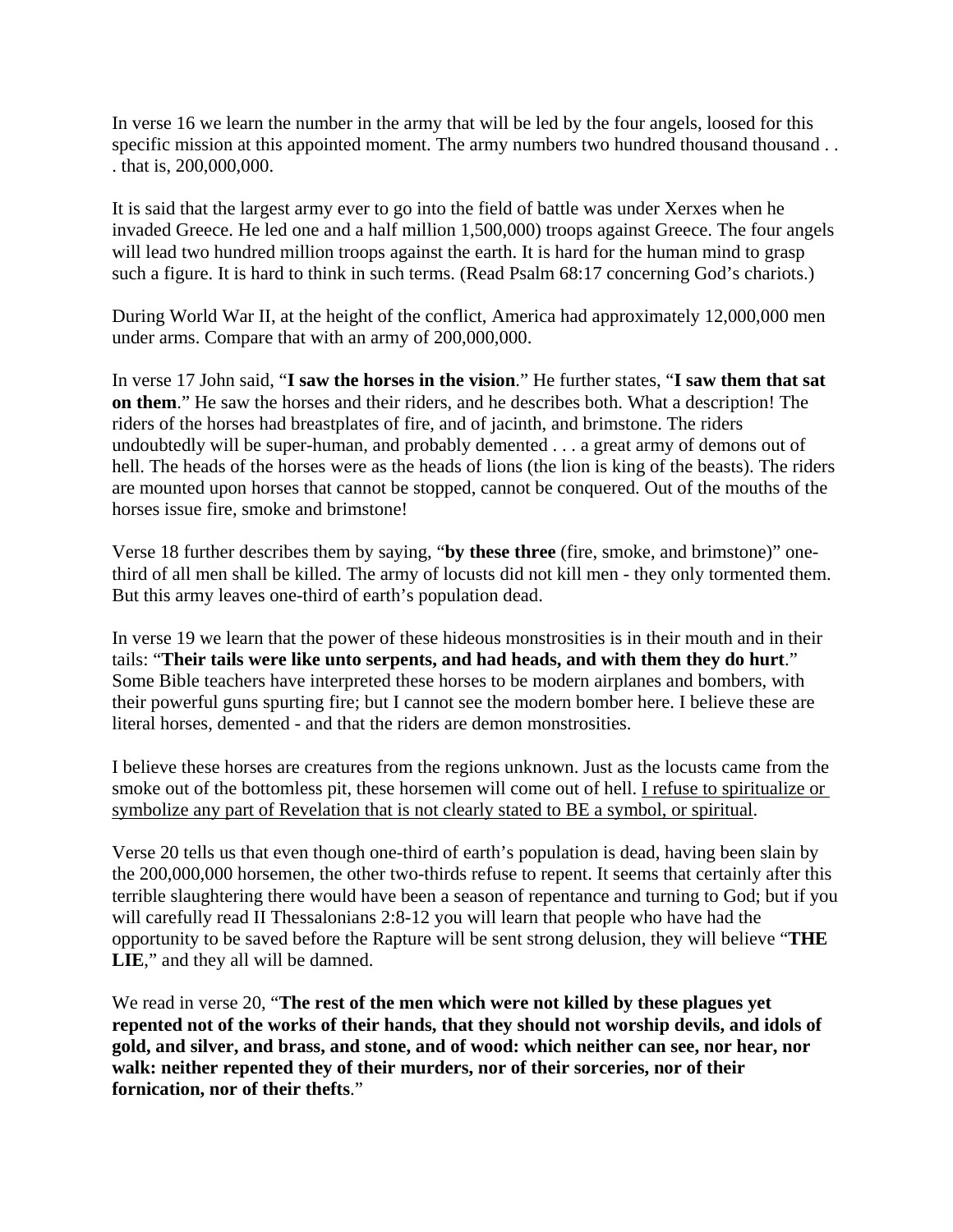The sins of these people in this particular hour are "**the works of their own hands**." (Read Isaiah 2:8, Jeremiah 1:16-25, Jeremiah 6:14, Deuteronomy 4:28, Psalm 115:4-7 and Psalm 135:15.)

- They worshipped demons - that sounds like modern spiritualism. (Read Matthew 8:28,29 and Revelation 16:14.)

- They were idolaters.
- They were murderers,
- They committed sorceries,
- They were fornicators,
- They were thieves.

They were committing and practicing the fulness of wickedness. Seven sins are named here seven is the Bible number of perfection. So they were completely given over to the devil.

These people were spiritually blind . . . they could not see. They were sent strong delusion, they did believe The Lie. They had reached the perfect standard of ungodly living. Their cup of sin was full and running over.

At the time of the sixth trumpet, the Holy Spirit is with the Church in the sky at the marriage supper. There is no resisting power after the Rapture. The devil and all the forces of hell will run wild, engulfing the entire earth, with the teeming millions given up by God and given over to Satan. There is no wonder that all hell literally breaks out on earth - but thank God, those of us who are born again will not be here. We will not go through this terrible time of suffering and chaos. But if you are not a believer, you may be here! You may witness the invasion of the two hundred million demon monstrosities.

God deals in blood and fire. Either get under the Blood - or you will end up in God's fiery judgments. There is no need to spiritualize Revelation 9:13-21. These verses mean exactly what they say. These things have happened on the earth before; they will happen again. This is the fulfillment of Joel 2:30-31. Part of the prophecy of Joel was literally fulfilled on the day of Pentecost, so why should not the rest of his prophecy be literally fulfilled? Read it. He tells us that in the latter days God will show wonders in Heaven, and in the earth blood and fire and pillars of smoke. The sun shall be turned into darkness and the moon into blood, In the great and terrible day of the Lord. That day, of course, is the day when Jesus comes in flaming fire, taking vengeance on them that know not God.

"**And the Lord said unto Moses, Stretch forth thine hand toward all the land of Egypt, upon man, and upon beast, and upon every herb of the field, throughout the land of Egypt. And Moses stretched forth his rod toward heaven: and the Lord sent thunder and hail, and the fire ran along upon the ground; and the Lord rained hail upon the land of Egypt. So there was hail, and fire mingled with the hail, very grievous, such as there was none like it in all the land of Egypt since it became a nation. And the hail smote throughout all the land of Egypt all that was in the field, both man and beast; and the hail smote every herb of the field, and brake every tree of the field.**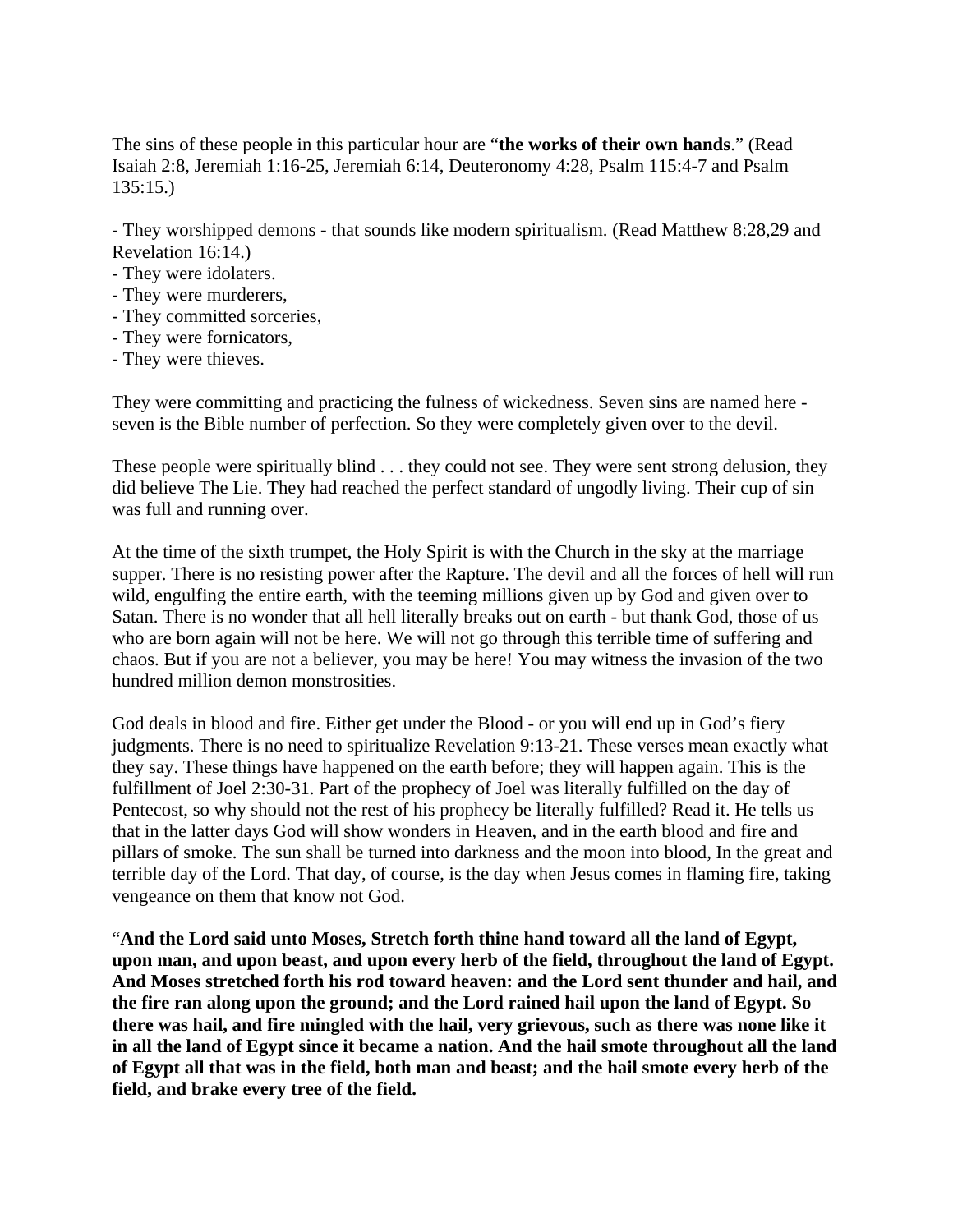## **ONLY IN THE LAND OF GOSHEN, WHERE THE CHILDREN OF ISRAEL WERE, WAS THERE NO HAIL**" (Exodus 9:22-26).

The God of Israel is my God. The God of Israel is the God of today. He is the same omnipotent One . . . the same God who sent hail and fire upon the land of Egypt. God does not change. The hail and the fire that fell upon Egypt was literal ice and literal blazes of fire.

So why not again, during the last days of the Great Tribulation?

In verse 14 the Spirit mentions the great river Euphrates. This is a literal river . . . it is not spiritual.

Why mix the literal and the spiritual in the same passage? Just as surely as the Euphrates is a real river still known today, the angels will be literal (Hebrews 1:14).

The army of 200,000,000 horsemen will be real. They will have bodies. They will spew literal fire, smoke and brimstone from their mouths. They will have heads like lions, and by the fire, smoke and brimstone from their mouths one-third of the people will die.

I know you do not understand such terrible judgment, and neither do I understand it. But the thing for us to do is prepare to meet God, and let God run His affairs.

We are not commanded to understand God's ways - His ways are not our ways. He wants us to believe on Him and be saved. Every time a sinner refuses to receive the Lord Jesus and be saved, that refusal causes the sinner's heart to become harder and harder. It is a fact that the same Gospel that softens the heart and prepares it for salvation (John 5:25, Romans 10:17, I Peter 1:23) also serves to make the heart harder if that Gospel is rejected.

Every time a sinner says "No" to the Holy Spirit and "Yes" to the devil, this act makes it easier to say "No" to God the next time, and "Yes" to the devil.

Over a period of time the sinner's heart becomes so hard, so calloused, that the Gospel does not penetrate or disturb the sinner any more. And God finally gives up that soul.

In Romans chapter 1 we have itemized three sins that will cause God to give up the person who commits them.

- The first one is that "**they knew God, but refused to glorify Him as God**." Therefore, God gave them up (Romans 1:21-24).

- The second sin is that "**they changed the truth of God into a lie and worshipped and served the creature more than the Creator. For this cause God gave them up unto vile affections**" (Romans 1:25,26).

- The third sin is that "**even as they did not like to retain God in their knowledge, God GAVE THEM OVER TO A REPROBATE MIND**" (Romans 1:28).